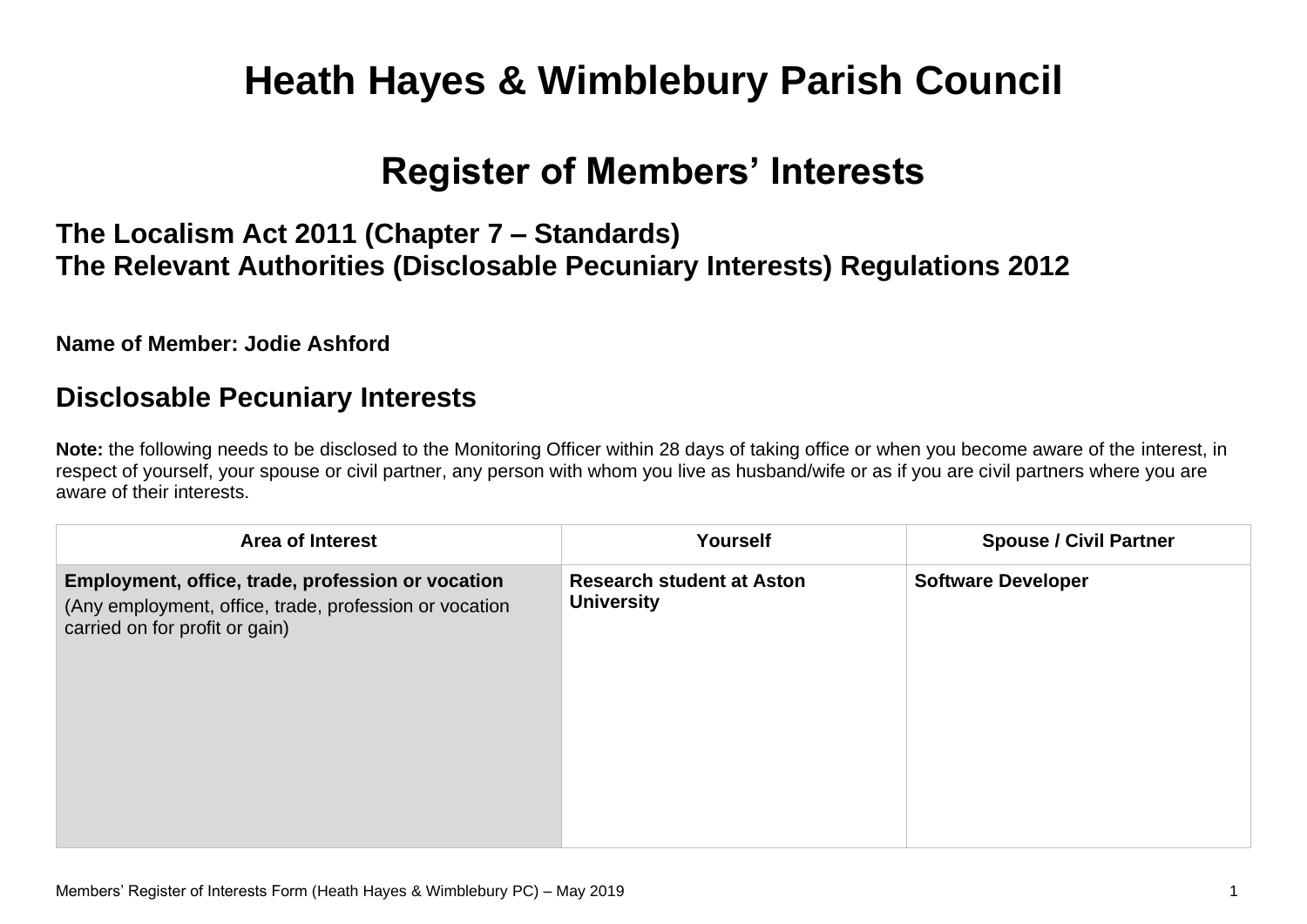| <b>Area of Interest</b>                                                                                                                                                                                                                                                                                                                                                                                                                               | Yourself                                                                                                    | <b>Spouse / Civil Partner</b> |
|-------------------------------------------------------------------------------------------------------------------------------------------------------------------------------------------------------------------------------------------------------------------------------------------------------------------------------------------------------------------------------------------------------------------------------------------------------|-------------------------------------------------------------------------------------------------------------|-------------------------------|
| Sponsorship<br>(Any payment or provision of any other financial benefit<br>(other than from the relevant authority) made or provided<br>within the relevant period in respect of any expenses<br>incurred in carrying out duties as a member, or towards the<br>election expenses.<br>This includes any payment or financial benefit from a trade<br>union within the meaning of the Trade Union and Labour<br>Relations (Consolidation) Act 1992(a). |                                                                                                             |                               |
| <b>Contracts</b><br>(Any contract which is made between the relevant person<br>(or a body in which the relevant person has a beneficial<br>interest) and the relevant authority -<br>under which goods or services are to be provided or<br>(a)<br>works are to be executed; and<br>which has not been fully discharged.<br>(b)                                                                                                                       |                                                                                                             |                               |
| Land<br>(Any beneficial interest land which is within the area of the<br>relevant authority)                                                                                                                                                                                                                                                                                                                                                          | <b>34 Sweetbriar Way</b><br><b>Heath Hayes</b><br><b>Cannock</b><br><b>Staffordshire</b><br><b>WS12 2US</b> |                               |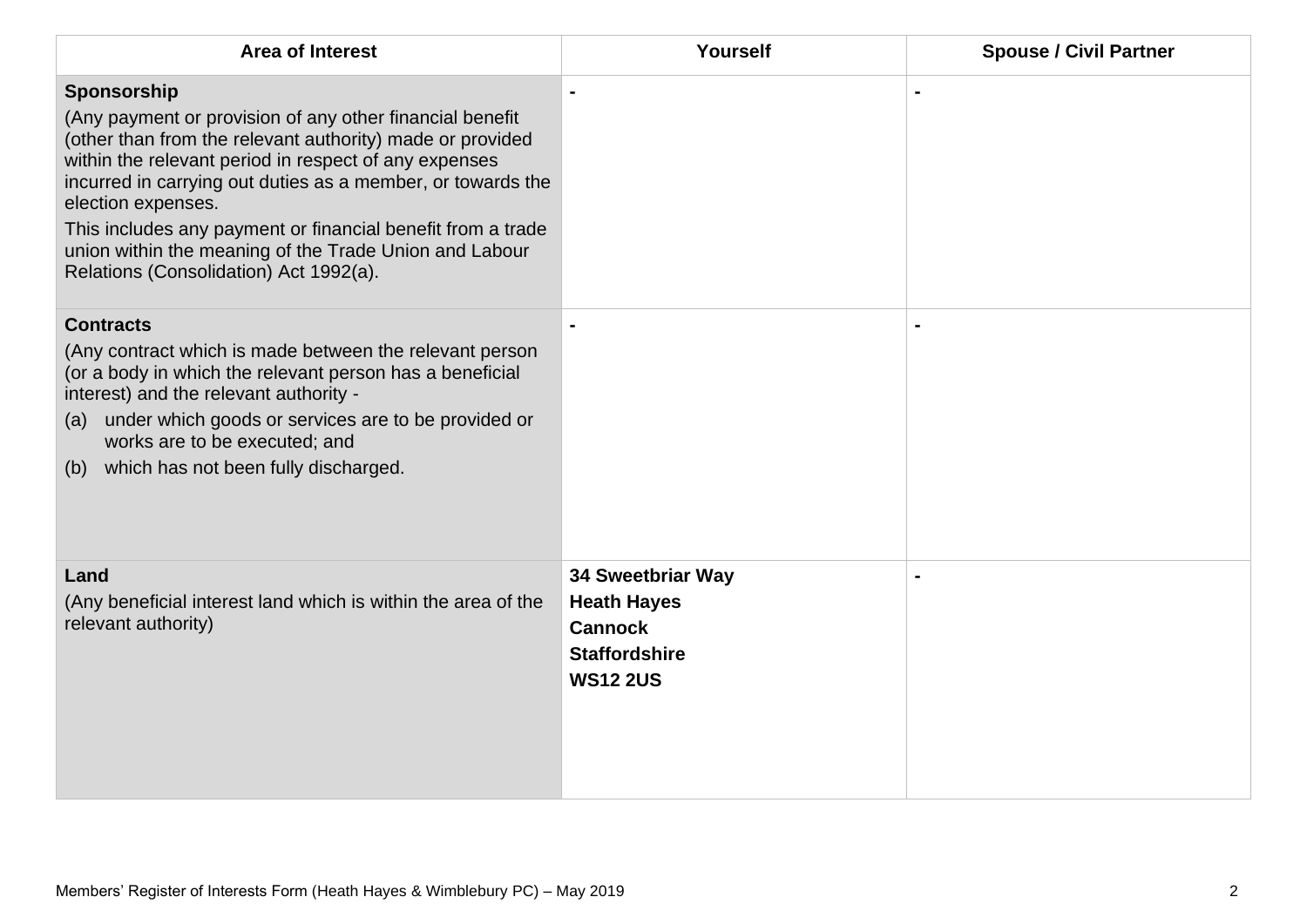| <b>Area of Interest</b>                                                                                                                                                                                               | Yourself       | <b>Spouse / Civil Partner</b> |
|-----------------------------------------------------------------------------------------------------------------------------------------------------------------------------------------------------------------------|----------------|-------------------------------|
| <b>Licences</b><br>(Any licence (alone or jointly with others) to occupy land in<br>the area of the relevant authority for a month or longer.                                                                         |                |                               |
| <b>Corporate tenancies</b><br>(Any tenancy where to your knowledge) -<br>the landlord is the relevant authority; and<br>(a)<br>the tenant is a body in which the relevant person has<br>(b)<br>a beneficial interest. | $\blacksquare$ |                               |
| <b>Securities</b>                                                                                                                                                                                                     |                |                               |
| (Any beneficial interest in securities of a body where -<br>that body where to your knowledge has a place of<br>(a)<br>business or land in the area of the relevant authority;<br>and                                 |                |                               |
| either -<br>(b)                                                                                                                                                                                                       |                |                               |
| the total nominal value of the securities exceeds<br>(i)<br>£25,000 or one hundredth of the total issued<br>share capital of that body; or<br>if the share capital of that body is of more than<br>(ii)               |                |                               |
| one class, the total nominal value of the shares of<br>any one class in which the relevant person has a<br>beneficial interest exceeds one hundredth of the<br>total issued share capital of that class.              |                |                               |